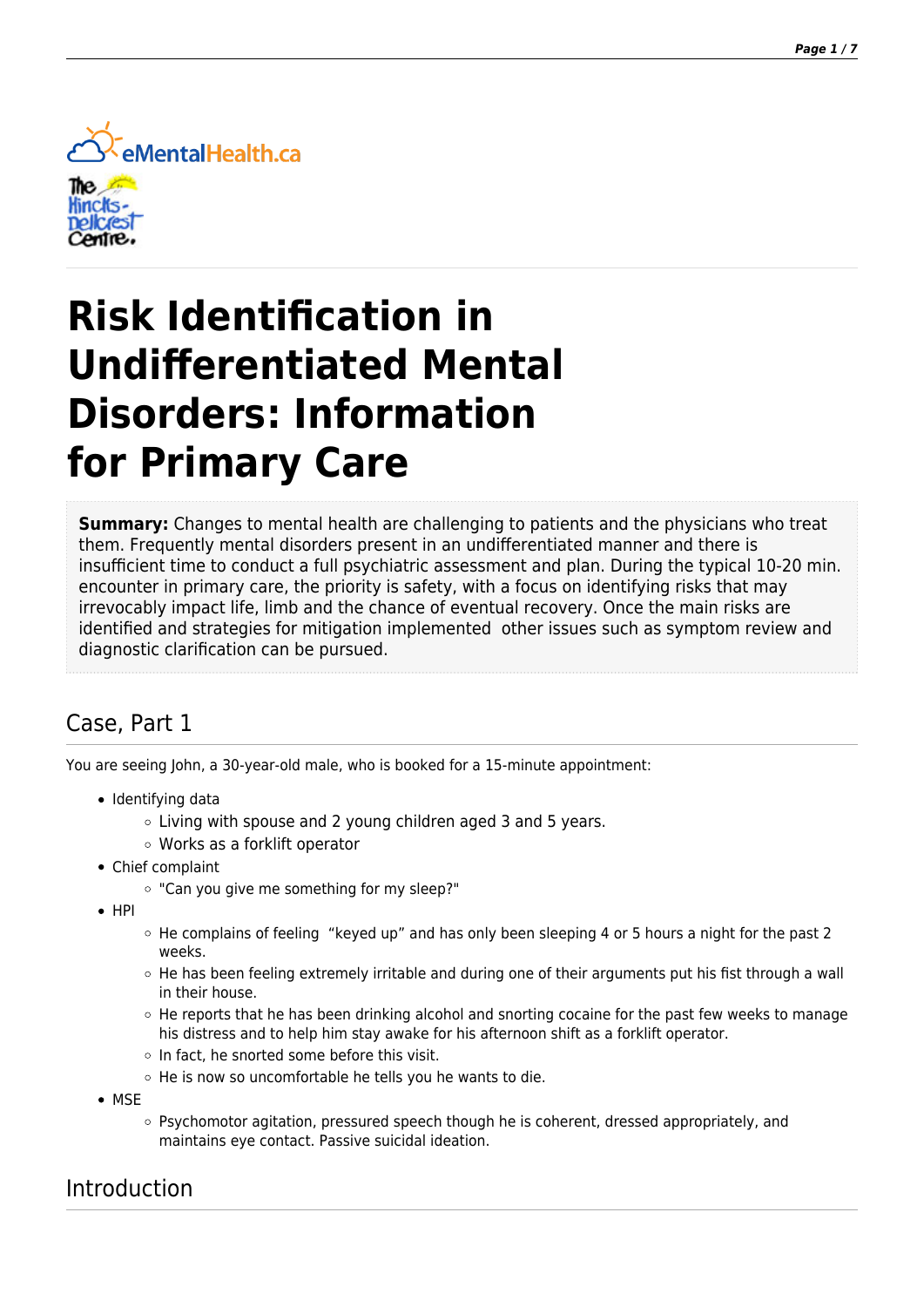The problem

- Undifferentiated, acute mental disorders or those that have recently changed are inherently complex, challenging and may be anxiety producing for the treating family physician.
- There is usually insufficient time to conduct a full psychiatric assessment that includes a comprehensive history of the patient's concerns, psychiatric symptoms, diagnosis and management plan.
- Many concerns compete for the busy family physician's attention in a typical encounter. As a result, time pressures, the complexity of mental health issues, and the anxiety they might produce in the physician can result in missing key risks to the patient and others.

The solution

- How should one prioritize one's time during the brief primary care encounter?
- Safety, as the priority means first focussing on risk and related clinical decisions prior to other issues such as diagnostic clarification and treatment.
- Consider addressing issues in the following sequence:

|                                                     | immediate risk                                                                                                   |
|-----------------------------------------------------|------------------------------------------------------------------------------------------------------------------|
| 3. What do I need to pay attention to over<br>time? | Long-term risks, diagnostic clarification, ongoing symptoms, functional<br>impairments, and chronic conditions.) |
|                                                     |                                                                                                                  |

## Assessment / History

Primary care visits are short and the initial interaction with the patient that includes rapport building, eliciting patient's concerns and desired outcomes can easily take up the entirety of the appointment. This interaction should serve as a bridge to targeted questions that are focused on risk identification. It is important to remember that it is common to prioritize the patient's story or explanatory model at the expense of identifying risks that require immediate attention. You do not want the patient to leave the office without having ascertained these risks.

Chief complaint

"What brings you in today?"

Goals

"How can we make this a helpful visit?"

HPI

"Tell me more about what's been happening…" (start with an open-ended exploration of the patient's chief concerns)

Risk Assessment

"Thank you for giving me an idea of what's been going on. I have some more specific questions to ask you…"

| • Risk to self, e.g. suicide? | "With all that's been going on, are you having any thoughts that life isn't worth living?"                                                     |
|-------------------------------|------------------------------------------------------------------------------------------------------------------------------------------------|
| • Risk to others              | "With all the stress, have you been feeling frustrated at others?" "Has it gotten to the<br>point that you've had thoughts of hurting others?" |
| • Risk to others on the road  | "Any problems driving?"                                                                                                                        |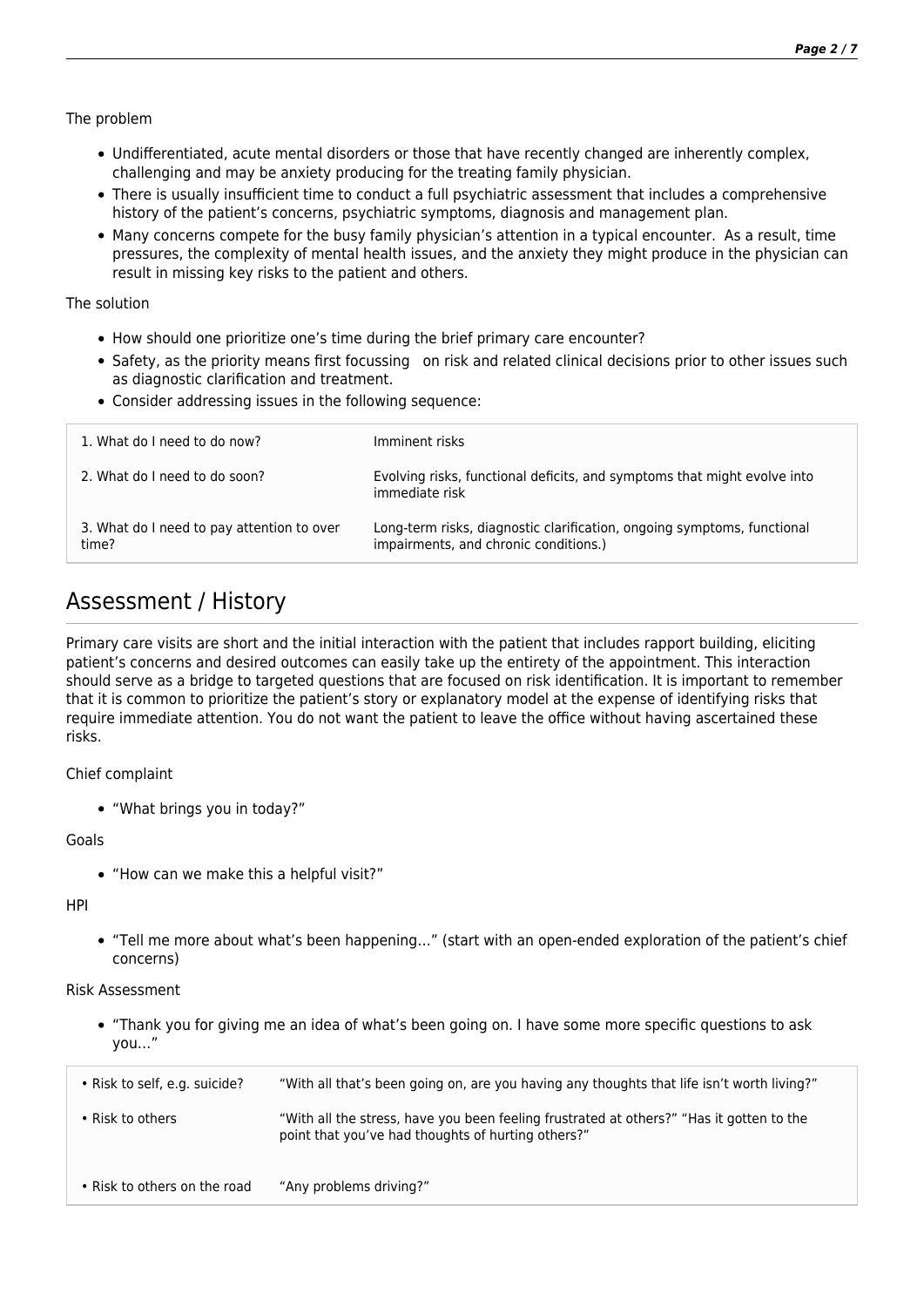#### Functional Impairment

| • Personal care (including basic and instrumental activities of daily living)                                                                                       | "Any troubles looking after yourself?"                                                     |
|---------------------------------------------------------------------------------------------------------------------------------------------------------------------|--------------------------------------------------------------------------------------------|
| • Dependents (e.g. children, impaired adults, elderly persons, pets)                                                                                                | "Any troubles looking after your children?"                                                |
| • Work / Education: Ability to maintain obligations for work / school, e.g.<br>attending, performing, completing tasks.                                             | "Any troubles with work?" "Any troubles"<br>with school?"                                  |
| • Housing: Ability to maintain housing, e.g. pay for rent; maintain one's<br>home or abode.                                                                         | "Any troubles with your home?<br>Apartment?" "Any troubles keeping the<br>rent? Mortgage?" |
| • Licences: Capacity to safely maintain personal and professional licensure<br>(eg, vehicles, machinery) and meet regulatory criteria;                              | "Any troubles with your driving?"                                                          |
| • Relationships: Ability to maintain intact normative patterns of social<br>interaction; work—appropriate attendance and ability to perform role-<br>defined tasks: | "Any troubles with your relationships?"                                                    |

#### Psychiatric Signs/Symptoms Review (if time permits)

| • Cognitive                           | "Any problems thinking?" "Any problems focusing or concentrating?" "Any concerns<br>with repetitive thoughts or worries?"<br>"Any worries that others are against you?" (paranoia)                   |
|---------------------------------------|------------------------------------------------------------------------------------------------------------------------------------------------------------------------------------------------------|
| • Emotional                           | "Any problems with your mood?"<br>"Any problems with depressed mood?"<br>"Any problems with anxiety?"                                                                                                |
| • Sensory including<br>hallucinations | "Hearing any things that others can't hear, such as voices?" (auditory hallucinations)<br>"Seeing any things that others can't see?" (visual hallucinations)                                         |
| • Behaviour                           |                                                                                                                                                                                                      |
| • Substance Use                       | "How much do you alcohol drink, if at all, these days?"<br>"Do you use any recreational drugs?" "How much do you use?"<br>"Have others told you to cut down?"<br>"Has this caused you any problems?" |
| $\cdot$ Sleep                         | "Any problems with your sleep?" "Do you ever not sleep and yet don't feel tired?                                                                                                                     |

## Management

| Summarize your Interview with the<br>Patient | "I am so glad that you came in today. You've told me that (summary of patient's<br>concerns)."<br>"And yet even despite the challenges you've been having, I am grateful and<br>glad to hear about (something positive)."<br>"I'd like to share with you some ideas about what might be helpful in your<br>situation" |
|----------------------------------------------|-----------------------------------------------------------------------------------------------------------------------------------------------------------------------------------------------------------------------------------------------------------------------------------------------------------------------|
|----------------------------------------------|-----------------------------------------------------------------------------------------------------------------------------------------------------------------------------------------------------------------------------------------------------------------------------------------------------------------------|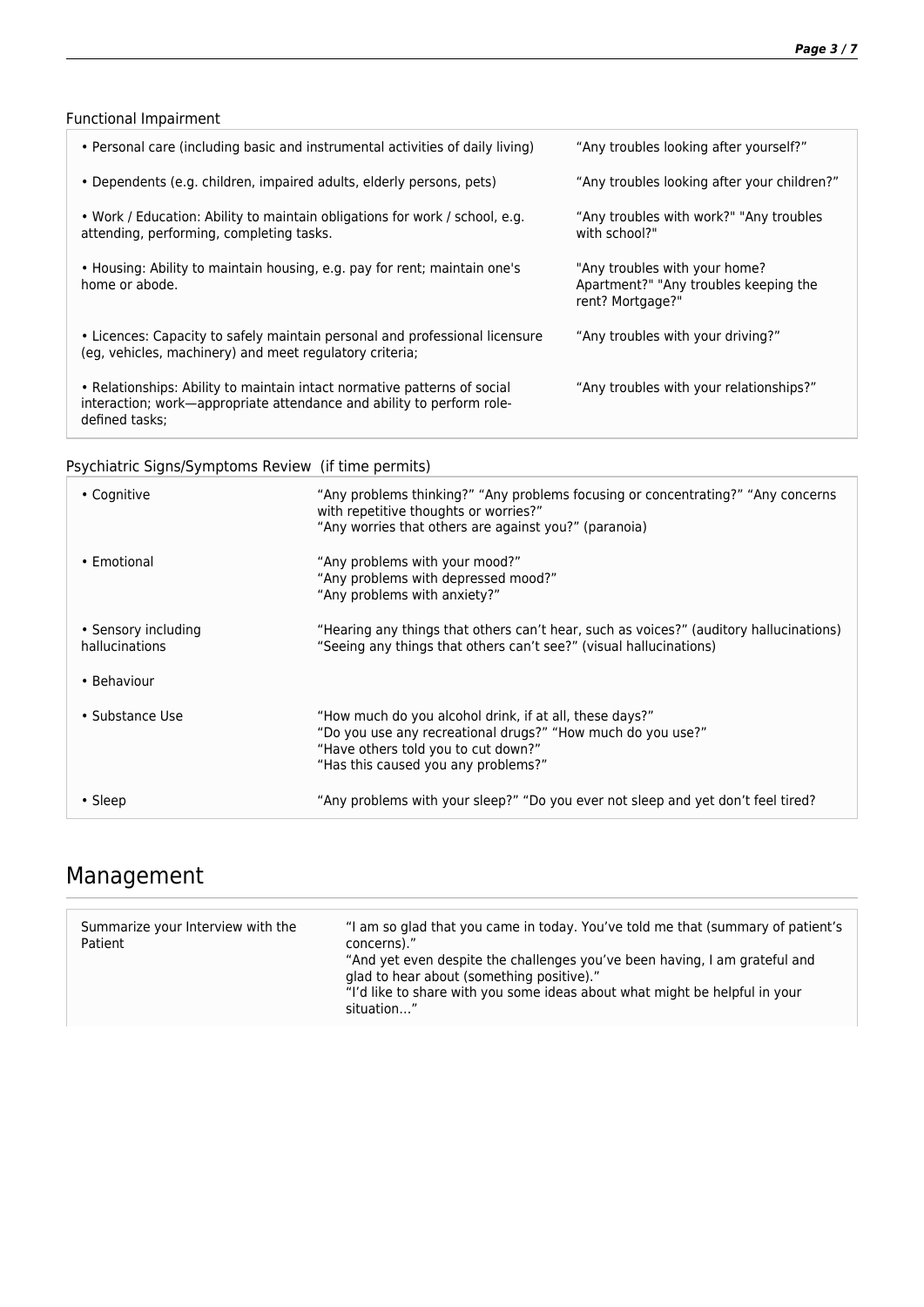| Management Plan to Address Risks  | With mild to moderate risks, consider:<br>• Referral to outpatient, community mental health services<br>• Consider providing patient with written information such as<br>. Local mental health resources including crisis services<br>· Specific topics such as coping with stress, depression, anxiety, etc.<br>• Consider psychiatric consultation (if available) to further explore risks<br>• Provide follow-up appointment to explore diagnostic clarification, monitoring<br>and supportive psychotherapy if possible<br>With severe concerns, consider:<br>• Local urgent care services<br>• Contacting local hospital and speaking to psychiatrist on-call<br>• Sending patient to local Emergency Department for emergency mental health<br>consultation |
|-----------------------------------|-------------------------------------------------------------------------------------------------------------------------------------------------------------------------------------------------------------------------------------------------------------------------------------------------------------------------------------------------------------------------------------------------------------------------------------------------------------------------------------------------------------------------------------------------------------------------------------------------------------------------------------------------------------------------------------------------------------------------------------------------------------------|
| • Risk to self                    | If mild to moderate concerns, consider:<br>• Provide or refer for counseling/therapy and mental health supports<br>If moderate to severe concerns, consider:<br>• Emergency consultation<br>If dependants are at risk, consider:<br>• Child protective services                                                                                                                                                                                                                                                                                                                                                                                                                                                                                                   |
| • Risk to others                  | If mild to moderate concerns, consider:<br>• Provide or refer for counseling/therapy and mental health supports<br>If moderate to severe concerns, consider:<br>• Contact police, and/or<br>• Emergency psychiatric assessment                                                                                                                                                                                                                                                                                                                                                                                                                                                                                                                                    |
| • Functional Impairment Domains   |                                                                                                                                                                                                                                                                                                                                                                                                                                                                                                                                                                                                                                                                                                                                                                   |
| • Personal care                   | Mild to moderate concerns, consider:<br>• Mental health services or other appropriate service                                                                                                                                                                                                                                                                                                                                                                                                                                                                                                                                                                                                                                                                     |
|                                   | Moderate to severe concerns, consider:<br>• Mental health services<br>• Emergency consultation                                                                                                                                                                                                                                                                                                                                                                                                                                                                                                                                                                                                                                                                    |
| • Dependants                      | If difficulties, consider:<br>• Reporting to Child Protective Services such as Children's Aid Society                                                                                                                                                                                                                                                                                                                                                                                                                                                                                                                                                                                                                                                             |
| • Licensing concerns              | If safety concerns, consider:<br>• Reporting to Ministry of Transportation                                                                                                                                                                                                                                                                                                                                                                                                                                                                                                                                                                                                                                                                                        |
| • Relationship impairment?        | If significant social concerns, consider:<br>• Mental health treatment<br>• Consider couples or family therapy supports                                                                                                                                                                                                                                                                                                                                                                                                                                                                                                                                                                                                                                           |
| • Impairment with school or work? | If difficulties at school / work, consider:<br>• Doctor's note to school / employer, which recommends accommodations and<br>modifications                                                                                                                                                                                                                                                                                                                                                                                                                                                                                                                                                                                                                         |

# Case, Part 2

- Risks
	- You assess John's suicide risk and decide he does not require immediate admission or medical detoxification.
	- He states that he is not responsible for his children during the day while his wife is working or before his afternoon shift.
	- $\circ$  He has never been violent toward anyone in the family.
	- o He does not experience withdrawal symptoms from the alcohol but notices a crash in mood when the cocaine wears off.
	- o John's safety as a forklift driver is in question and he has been driving his car while high.
	- You advise him that you have a legal obligation to notify the ministry of transportation regarding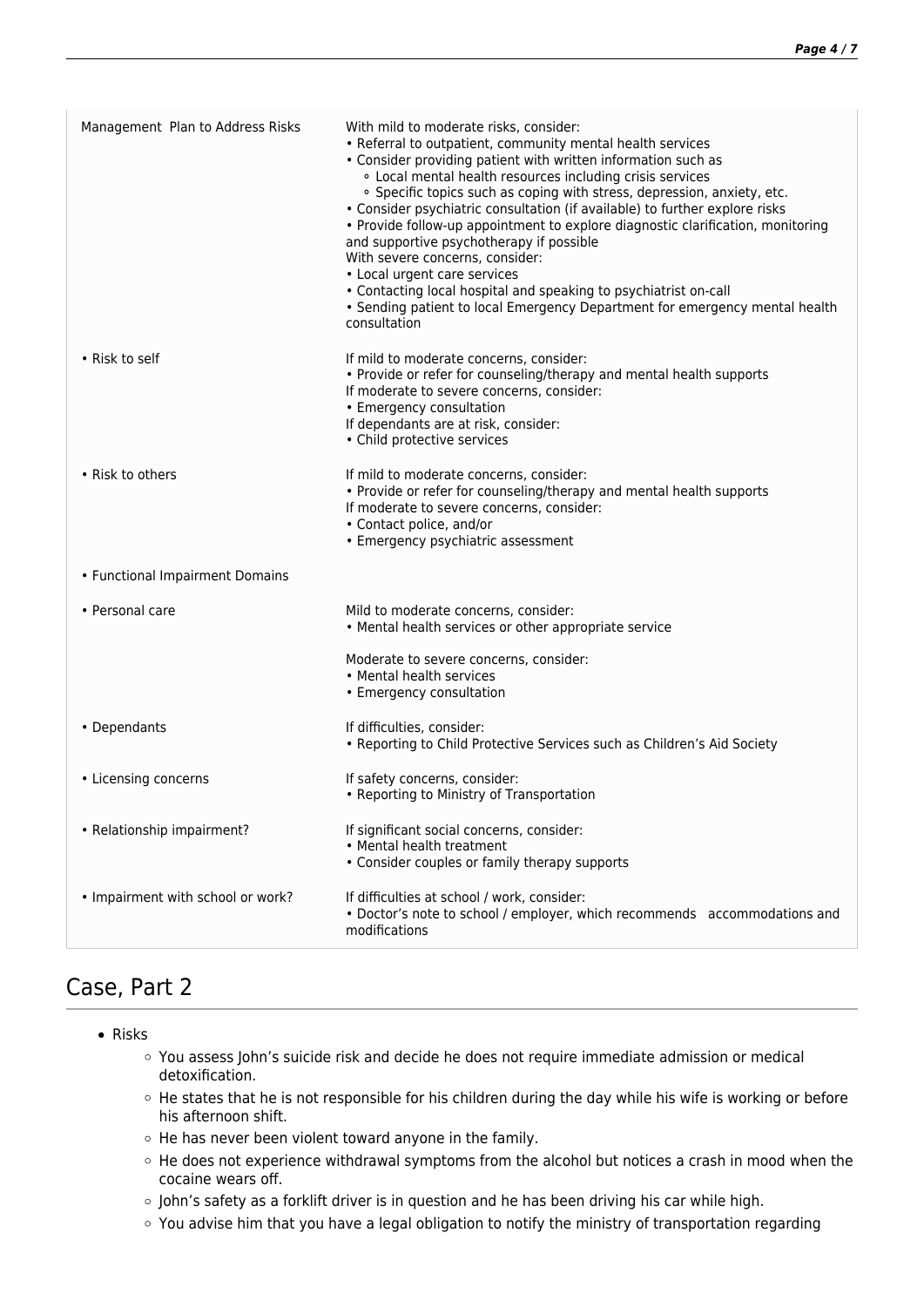John's licences.

- $\circ$  John reveals he has been spending approximately \$200 per week on cocaine and alcohol, unbeknownst to his wife.
- Physical exam
	- $\circ$  With respect to his substance use, you examine him and his blood pressure is 160/100 mmHg.
	- $\circ$  You advise him of his short-term and long-term psychological and physical risks
- Investigations
	- You order appropriate bloodwork.
- Feedback
	- You ask John if he wants help with his substance use, and his other issues
	- $\circ$  John says yes, particularly given the licensing and financial concerns.
	- You suggest that John tell his wife about his problems and his spending, and that they return for an appointment together within the next week.
	- You tell John that his suicide risk will be monitored for worsening over time, pending clarification of the responsible conditions.
	- $\circ$  You are unable to make any DSM-5 diagnoses as you lack details about his psychiatric symptoms, however you can ask about those a later appointment, if you have time and/or when you call him in for a complete assessment
- You start preparing mentally for your next patient, which is an elderly woman who is weak and dizzy………

#### Conclusion

Remember:

- The primary objective in the initial encounter with the patient with undifferentiated mental disorder is risk identification.
- Although rapport facilitates the patient's sharing of information and is thus important, establishing rapport per se is not the primary objective.
- Overly focusing on rapport can lead to the failure of identifying risks that require urgent attention.
- The antecedents to a problem can be sorted out over time.
- Risk mitigation is time sensitive -- as per the old adage, time is of the essence.

### References and Further Readings

Silveira J, Rockman P, Fulford C, Hunter J: Approach to risk identification in undifferentiated mental disorders. Canadian Family Physician December 2016 vol 62(12): 972-978. URL: <http://www.cfp.ca/content/62/12/972.full>

#### About this Document

Written by Dr's José Silveira (psychiatrist), Patricia Rockman (family physician), Jon Hunter (psychiatrist), Mireille St-Jean (family physician) and Michael Cheng (psychiatrist).

Reviewed by members of the eMentalHealth.ca Primary Care team which includes Dr's M. St-Jean (family physician), E. Wooltorton (family physician), F. Motamedi (family physician) and M. Cheng (psychiatrist).

### Disclaimer

Information in this article is offered 'as is' and is meant only to provide general information that supplements, but does not replace the information from a health professional. Always contact a qualified health professional for further information in your specific situation or circumstance.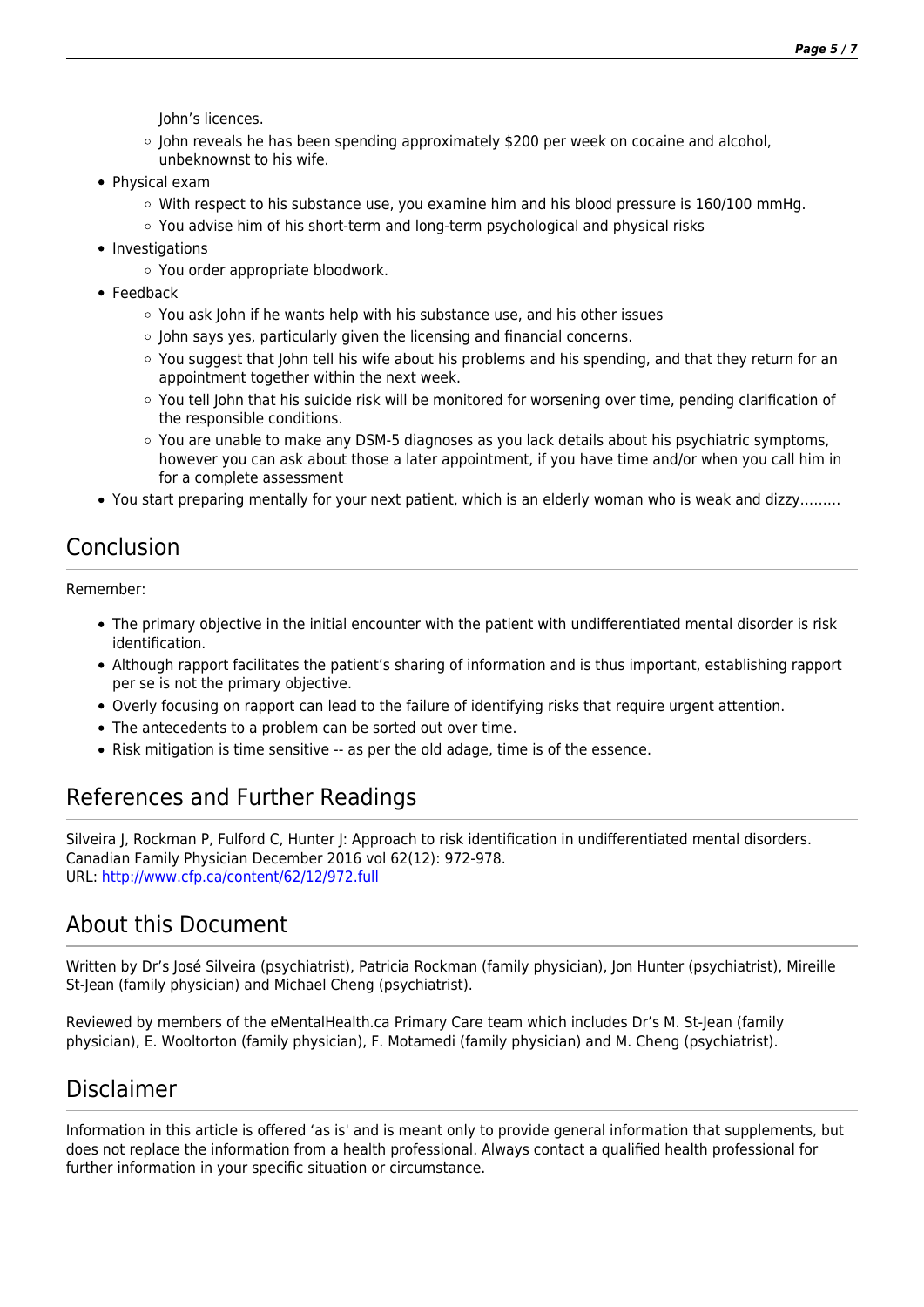## Creative Commons License

You are free to copy and distribute this material in its entirety as long as 1) this material is not used in any way that suggests we endorse you or your use of the material, 2) this material is not used for commercial purposes (non-commercial), 3) this material is not altered in any way (no derivative works). View full license at <http://creativecommons.org/licenses/by-nc-nd/2.5/ca/>

## Addendum: Sample Recording Sheet

This is a sample sheet to help with writing down responses during a clinical encounter

#### Risk Assessment

| Domain                        | Sample question for patient                                                                                                                          | Patient's responses: |
|-------------------------------|------------------------------------------------------------------------------------------------------------------------------------------------------|----------------------|
| • Risk to self, e.g. suicide? | "With all that's been going on, are you<br>having any thoughts that life isn't<br>worth living?"                                                     |                      |
| • Risk to others              | "With all the stress, have you been<br>feeling frustrated at others?" "Has it<br>gotten to the point that you've had<br>thoughts of hurting others?" |                      |
| • Risk to others on the road  | "Any problems driving?"                                                                                                                              |                      |

#### Functional Impairment

| Domain                                                                                                                                                                   | Sample questions                                                                      | <b>Patient Responses</b> |
|--------------------------------------------------------------------------------------------------------------------------------------------------------------------------|---------------------------------------------------------------------------------------|--------------------------|
| • Personal care including basic and<br>instrumental activities of daily living;                                                                                          | "Any troubles looking after yourself?"                                                |                          |
| • Dependents such as children,<br>impaired adults, elderly persons, and<br>pets;                                                                                         | "Any troubles looking after your<br>children?"                                        |                          |
| • Licences: Capacity to safely<br>maintain personal and professional<br>licensure (eq. vehicles, machinery)<br>and meet regulatory criteria;                             | "Any troubles with your driving?"<br>"Any troubles meeting your work<br>obligations?" |                          |
| • Relationships: Ability to maintain<br>intact normative patterns of social<br>interaction; work-appropriate<br>attendance and ability to perform<br>role-defined tasks: | "Any troubles with your<br>relationships?"                                            |                          |
| • Education-the ability to meet<br>demands (eg, attendance,<br>performance, completion of tasks).                                                                        | "Any troubles with school?" "With<br>work?"                                           |                          |

Psychiatric Signs/Symptoms Review

If time permits, then ask the following:

Domain **Sample Questions** Patient Responses